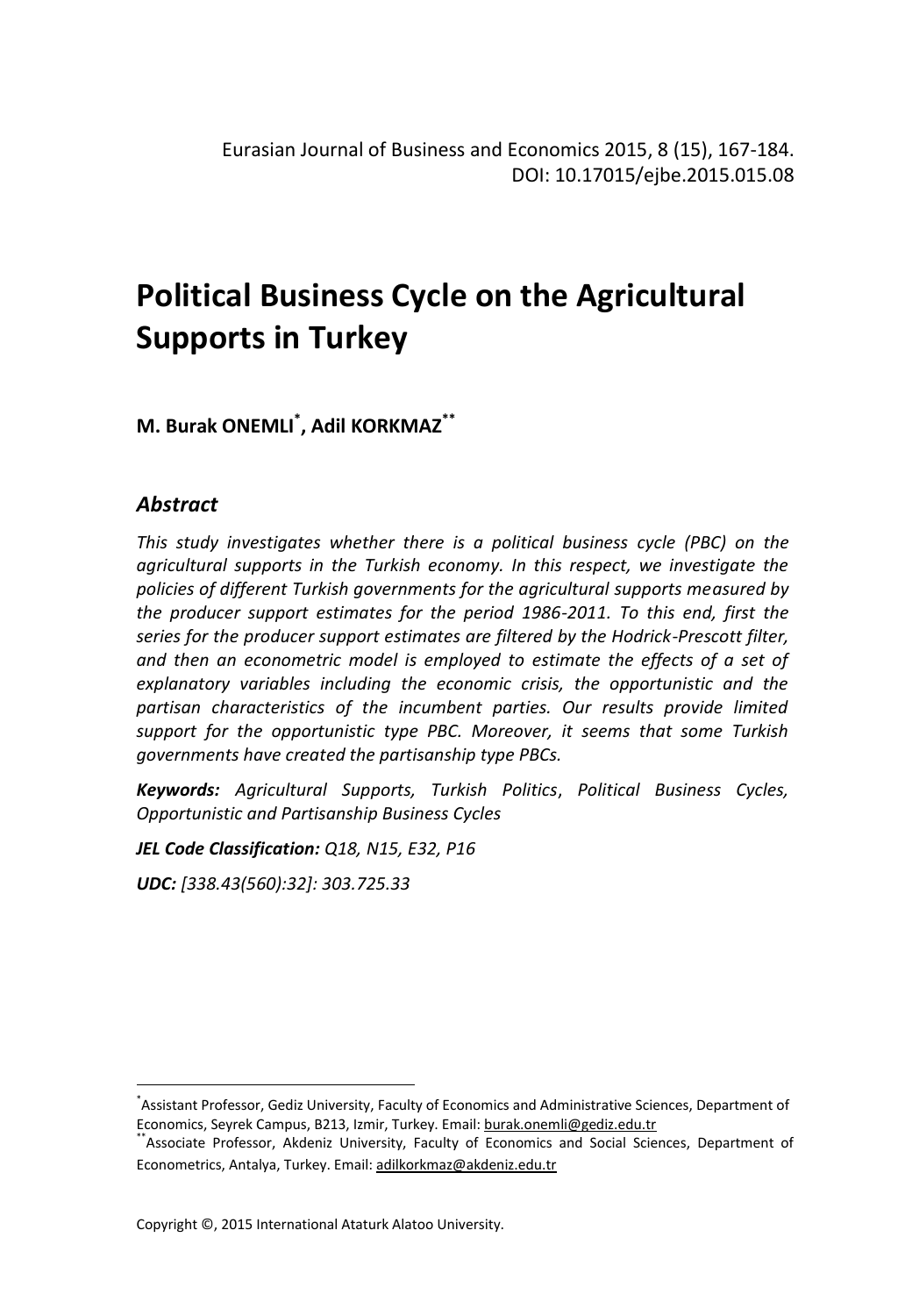# **1. Introduction**

This study aims to contribute to the issue of political business cycles on agricultural supports in the Turkish economy. The political business cycles, hereafter referred to as PBC, are widely defined as the fluctuations in economic variables around their long-run path created by incumbent parties.

The reason behind these fluctuations stems from the nature of the incumbent parties' utility function which is influenced by two main factors. First, the political parties, in general, are ideological entities, and therefore, when they are in office their behavior can be quite issue-oriented based on their policy priorities. Second, as the main actors of electoral system, they have often re-election considerations. In order to increase their chance of re-election, the incumbent parties tend to implement populist pre-election moves. These two distinct incentives that the incumbent parties face have constituted the core of PBC studies.

Therefore, following the works of Nordhaus (1975) and Hibbs (1977), the fluctuations in the PBC literature have been examined under two types of cycles based on the different incentives that the incumbent parties have: "opportunistic type" and the "partisan type". According to Nordhaus (1975), the opportunistic cycles exist due to the opportunistic behavior of incumbent parties whose only interest is their re-election. On the other hand, Hibb's (1977) partisan cycles arise due to the fact that different parties have different priorities. Later both types of cycles are examined together in the work of Sieg (2006).

The literature that examines the existence of PBC for different policy variables is vast. Major line of research centers on country case studies that focus on PBCs by evaluating macroeconomic variables mostly for developed countries. Some of these studies can be listed as follows: Frey and Schneider (1978a) and (1978b) focuses on the PBCs related to inflation, unemployment and growth of nominal consumption and income for the USA and UK, respectively. Similarly, McCallum (1978) investigates the impact of PBC on unemployment using seasonally adjusted US data. Golden and Poterba (1980) analyzes the ability of incumbent presidents to improve their popularity ratings by creating PBC on monetary and fiscal tools. Ito (1990) investigates the relationship between the timing of elections and PBCs in Japan. PBC case studies are also extended to developing countries. For example, Chowdhury (1993) tests the presence of PBC theory for India relating the behavior of Indian cabinets to the timing of parliament elections.

Recent literature focuses on cross-country PBC studies as a result of increased availability of statistical data for large samples of countries. Andrikopoulos (2001) and Block (2002) for instance look at PBC with a regional perspective. Alesnia et al (1991) and Alesnia and Roubini (1992) tests whether timing of elections and of government changes affect the level of a set of variables including growth, unemployment and inflation for 18 OECD countries. They find some evidence in support of the opportunistic and partisan type PBC. Similarly, more recent works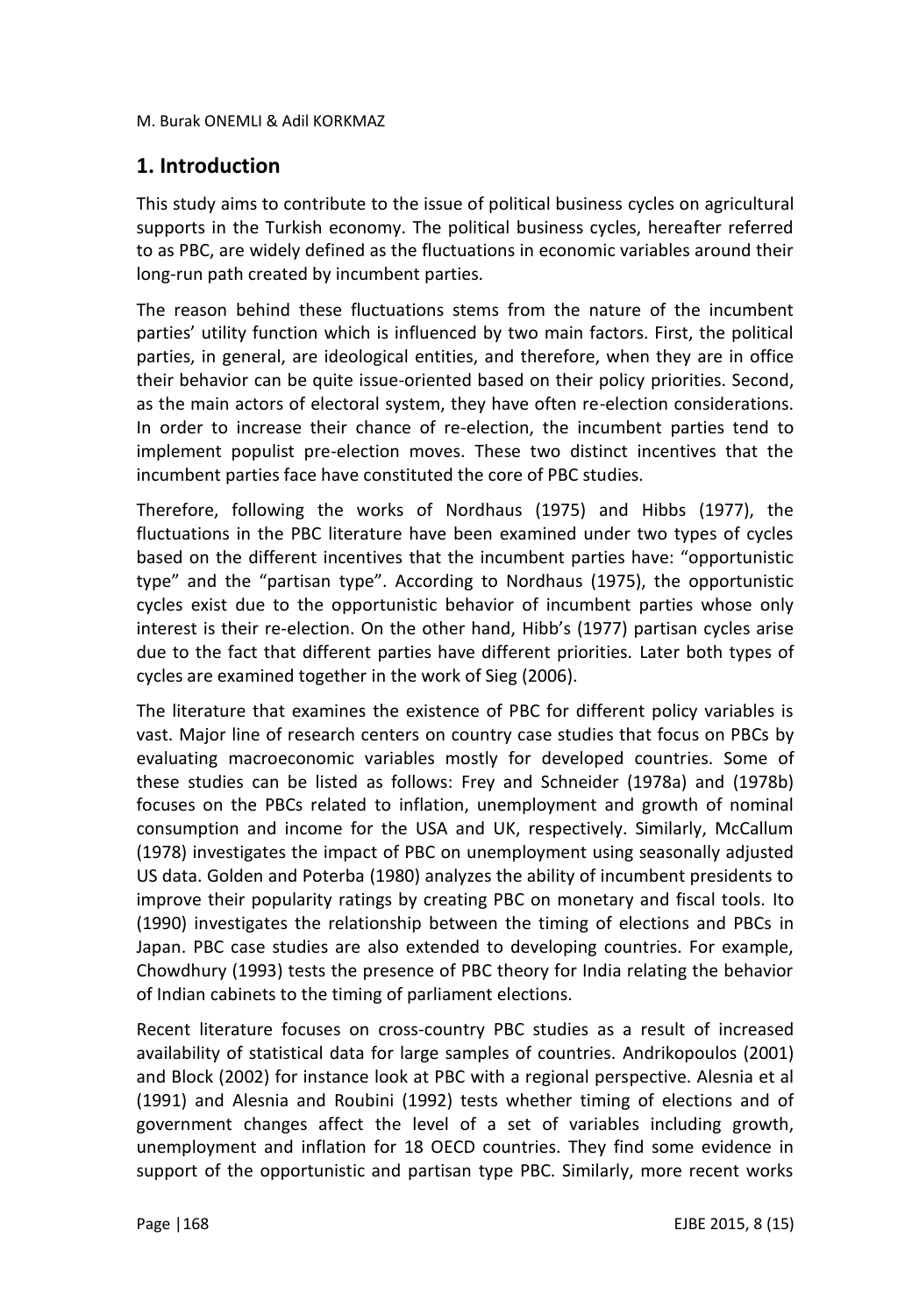such as Brender and Drazen (2005 and 2008) investigate the opportunistic PBCs in the cross-country context. Their findings suggest that the election-year budget deficits reduce the chance of re-election in developed countries. Additionally, low inflation has an effect only on the voters of developed countries. Their results also reveal that higher growth rate influences the likelihood of re-election positively in developing countries. However, the authors find that the voters in those countries evaluate the incumbent party's economic growth performance over its term in the office rather than during the election year.

There are PBC analyses for the Turkish economy that utilizes macroeconomic variables including inflation, gross national product, public expenditure, budget deficiency, M1 money supply, income tax and defense expenditure. It can be said that the PBC analysis for Turkey is mainly undertaken for the opportunistic type PBCs. Çarkoğlu (1995) examines the opportunistic type PBC for the variables including agricultural support prices, monetary policy, budget deficits, inflation, unemployment and real GDP. Sezgin (1997) finds evidence that Turkish governments attempted to affect election result by increasing budget deficits during election years. Ergun (2001) investigates whether Turkish governments applied opportunistic fiscal or monetary policies to affect the results of elections for the period of 1987-1999. The author contends that Turkish government used fiscal and monetary policies to create opportunistic type PBC. Similarly, Telatar (2003) tests political surfing and manipulability hypotheses using a data set for the 1986-1997 period. The author finds that governments used money supply and government expenditures to affect the results of elections. According to Parlaktuna and Bahçe (2006), the PBCs in Turkey are mostly affecting the monetary variables such as inflation and consumer prices. Ӧzkan and Tarı (2010) and Karakaş (2013) are two other studies that focus on opportunistic type political cycle. Savaşan and Dursun (2006) examine the opportunistic PBC through municipality spending by focusing on somewhat different modeling framework from existing research. Karagol and Turhan (2008) investigate the relationship between external debt, defense expenditures and political business cycles in Turkey for the period 1960– 2002. This study highly deviates from existing research because it is the only study that mainly focuses on the partisan type PBC.

An important observation is that interest groups and their political influence have crucial importance in the PBC analysis. Although the farmers make up the large part of the voters in the Turkish case, not much attention has been devoted to the PBC on agricultural supports. Gurkan and Kasnakoglu (1991) analyze the variations in the extent of protection in agricultural price supports in Turkey for the period of 1962-1983. They find that the agricultural sector is less protected during times of military regimes compared to the times of democratic practices. That is to say, the authors find some support for political business cycle on agricultural sector in Turkey. Çarkoğlu (1995) shows that cotton and wheat producers receive higher support prices in election years. However, no other major crop follows such a pattern. Another study focusing on the PBC analysis on agricultural sector is the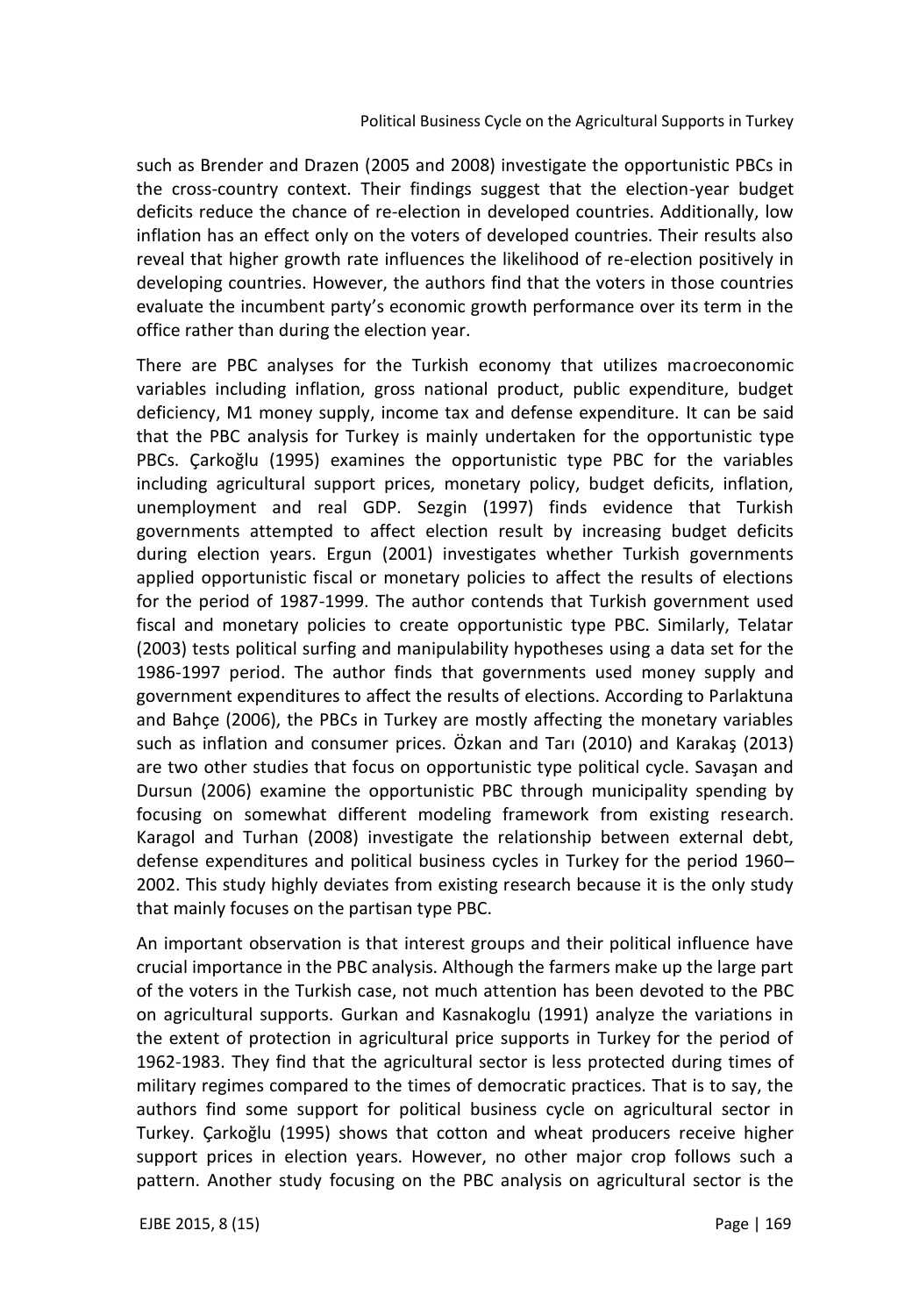Turkish Industrialists' and Businessmen's Association (TÜSİAD) 2005 Report. In this report, the relationship between the election time and the percentage of producer support estimates (PSE) is examined and interpreted. The authors measures the percentage of PSE as the ratio of the PSE to the value of total gross farm receipts, which is equal to the value of total farm production (at farm gate prices) plus budgetary support. One of their conclusions is that the incumbent parties create opportunistic cycles on agricultural supports before the upcoming elections. However, their result relies on the simple covariance analysis and their study ignores the effect of partisan type PBC on agricultural supports.

The objective of this study is to extend the existing literature on the question of whether the incumbent parties create an opportunistic and/or partisan type of PBC on agricultural supports in the Turkish economy during the 1986-2011 period. The present study empirically examines both the opportunistic and partisan types of PBCs on agricultural supports. Our research question is whether the opportunistic and partisan characteristics of the incumbent parties affect the economic fluctuations of the PSE indicator or not.

The remainder of this paper is organized as follows. Section 2 discusses the Turkish agricultural policies and politics. We provide an overview for the post-1980 Turkish political structure and agricultural policies in this section. Section 3 examines the method and the model, Section 4 presents results and discussions, and Section 5 concludes.

# **2. Turkish Party System in Post-1980 Period and Agricultural Policies**

## **2.1 Political Party System in the Post-1980 Period**

Before we start our analysis, let us first turn our attention to the key characteristics of Turkish political system for the post-1980 military coup period. It is possible to say that, in general, Turkey has had a deeply segmented political party system along the left and the right ends of the political spectrum. This fragmentation makes the Turkish party politics a complex structure with various dimensions. Specifically, this segmentation in party politics not only has produced an increased size in party system, but also created discontinuity in Turkish political life depending on the electoral volatility. As a result, different political parties had an opportunity to become an incumbent party in last three decades.

Following the 1980 military coup, eight general elections have been held. The right wing parties are the winners in seven out of eight elections. Only left wing party that won the election was the Democratic Left Party (DSP) in the 1999 general elections.

Motherland Party (ANAP) won the 1983 and 1987 general elections under the leadership of Turgut Özal who became the President during his second term in the office as the Prime Minister. Following Ӧzal, Yıldırım Akbulut and Mesut Yılmaz served as Prime Ministers, respectively.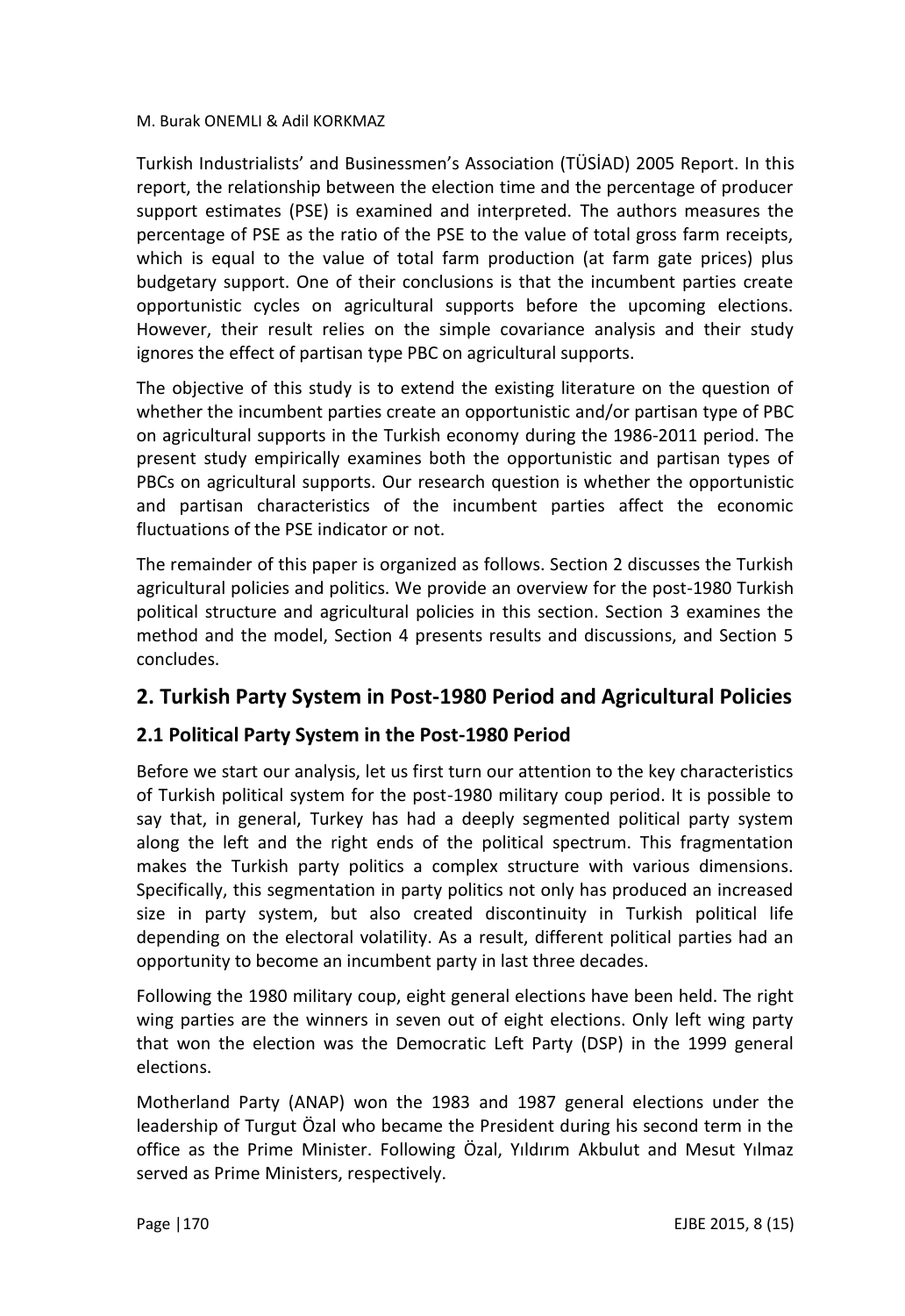With the 1991 general election, the coalition government period started. The winner of the general election of 1991 was the True Path Party (DYP). However, DYP had to form a coalition government with Social Democrat Populist Party (SHP). Süleyman Demirel, the leader of DYP, was the Prime Minister of the government. Following the death of Turgut Özal, Süleyman Demirel won the 1993 presidential election and his vacancy was filled by Tansu Çiller, who was the first and only female Prime Minister in the history of Turkey.

In the 1995 general elections, the Welfare Party (WP) won the elections and formed a coalition government with DYP which was the third party in this election. The leader of Welfare Party, Necmettin Erbakan, became the Prime Minister.

1999 general election led another coalition government to Turkey. Leading party of the race was Democratic Left Party (DSP) under the leadership of Bülent Ecevit who had to form a coalition government with ANAP and the Nationalist Movement Party (MHP).

It can be said that the voters held existing political parties responsible for the 2001 catastrophic economic crises, and therefore elected a newly founded party, Justice and Development Party, as ruling party in 2002 general election. First, for a short time the Prime Minister was Abdullah Gül, who would become the President later. Then, Recep Tayyip Erdoğan became the Prime Minister after a constitutional amendment in 2003. Erdoğan took the position until his victory in the 2014 Presidential election. During this time period, AKP won the general elections of 2007 and 2011.

## **2.2 Turkish Agricultural Polices**

Historically, the agricultural sector had been the largest employer. This continued until the last ten years in Turkey. As the country has developed, the relative importance of agriculture has declined. For instance, according to the World Bank statistics, Turkey's agricultural employment share in total employment decreased from 45% in 1985 to 24.20% in 2011.

Due to the large population employed in agricultural sector, the supports allocated to this sector have been historically important. The agricultural supports dated back to 1932 as the support purchases in the Turkish economy. As stated by Karluk (2007), the government introduced floor prices in the wheat market by affecting the trade conditions in favor of farmers. This policy was extended in the following years for other crops including tea leaf, sugar beet, tobacco, olive oil, cotton and its associated products such as cotton seed and sunflower.

Later the fertilizer subsidies and seed benefits were added to the agricultural supports in the subsequent years. The decisions of 24 January 1980 had limited the support purchases only to wheat, barley, rye, corn, rice, oat, tobacco, sugar beet, poppy and chickpeas. However, the decisions of 5 April 1994 narrowed the support purchases only to the product groups of cereal, poppy, sugar beet and tobacco.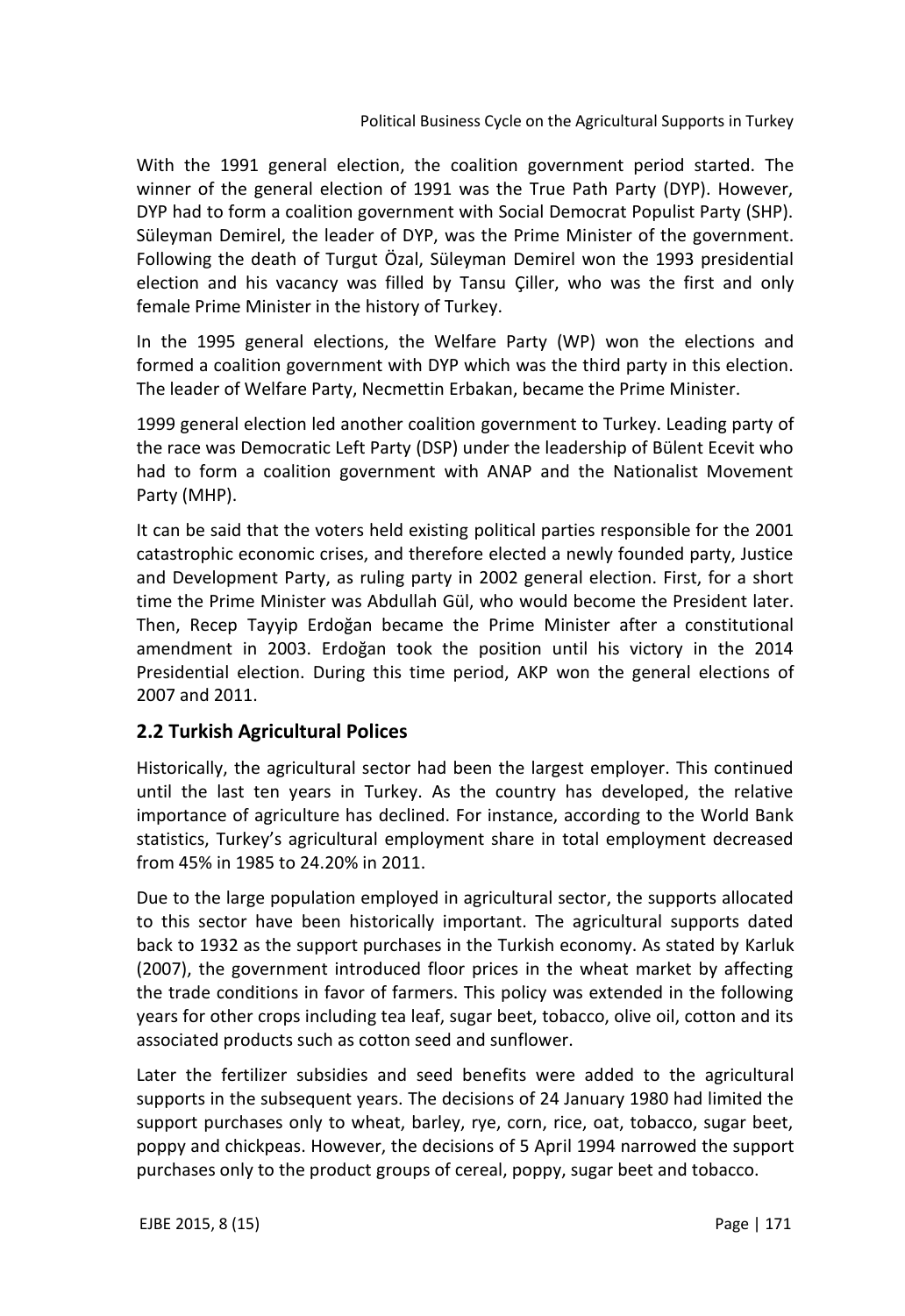As stated by Acar and Bulut (2010), the Turkish agricultural policy till 1990's could be evaluated as protective, intervening and supportive. However, the agricultural supports and their budget burden were held responsible for the economic crises in 1990's. Without doubt, the high level of disguised unemployment and low productivity in the agricultural sector were the main points of criticism.

In a general setting, the Turkish agricultural policies and politics relationship can be evaluated in Becker's (1983) modeling framework that postulates a nonlinear relationship between the size of the sector and the supports they receive from the ruling party. According to this model, as the size of sector increases, their political power and lobbying activities also expand, and as a result, the rate of supports they receive increases. However, after an optimum level of the sector size, coordination problems would arise and other groups may start to oppose to the supports provided. This in turn undermines the capacity of the interest group to capture gains from the ruling party. Thus, there is an optimum level of the size of the sector beyond which supports start to decrease. It is not surprising that the agricultural sector in Turkey historically was above its optimum size. However, with the policies implemented since the 1990s, the size of the agricultural sector started to decreases along with agricultural supports. This result is consistent with Civan (2010) who found empirical evidence supporting Becker's (1983) model for the agricultural subsectors in Turkey. It is noteworthy that this shifts in structure of agricultural sector and agricultural supports would affect the long run tendencies rather than short run components.

As observed by Acar and Bulut (2010), the effects of economic crises and the pressure from the international organizations including the International Monetary Fund (IMF), the World Trade Organization (WTO) and the World Bank, required Turkey to exert a policy shift in agricultural sector. In this respect, the support purchases policies had been eliminated and consequently new policy instruments such as Direct Income Support, Premium Payments, Milk Premium, Tea Support, Farmer Transition Payments, Cereal Premium, Mohair Support, Silk Cocoon Support and Export Refunds had been put into force after 2001.

Another important policy instrument was the Agricultural Reform Implementation Project (ARIP). The purposes of ARIP can be summarized as follows: i) to decrease the burden of agricultural supports on the government budget; ii) to implement direct income support for accelerating the agricultural development; iii) to increase the crop variety in order to reduce the production of the crops with supply surplus iv) to empower and reorganize agriculture sales cooperatives. Farmer record system is used as the basic instrument for realizing these purposes.

Note that the ARIP was revised in 2005 in order to encourage the production of alternative crops especially to substitute hazelnut and tobacco. The main objective of the ARIP was to integrate the Turkish agricultural system with that of the European Union by simplifying agricultural subsidies. In this project, the short run transition losses of the farmers resulting from the change in the support system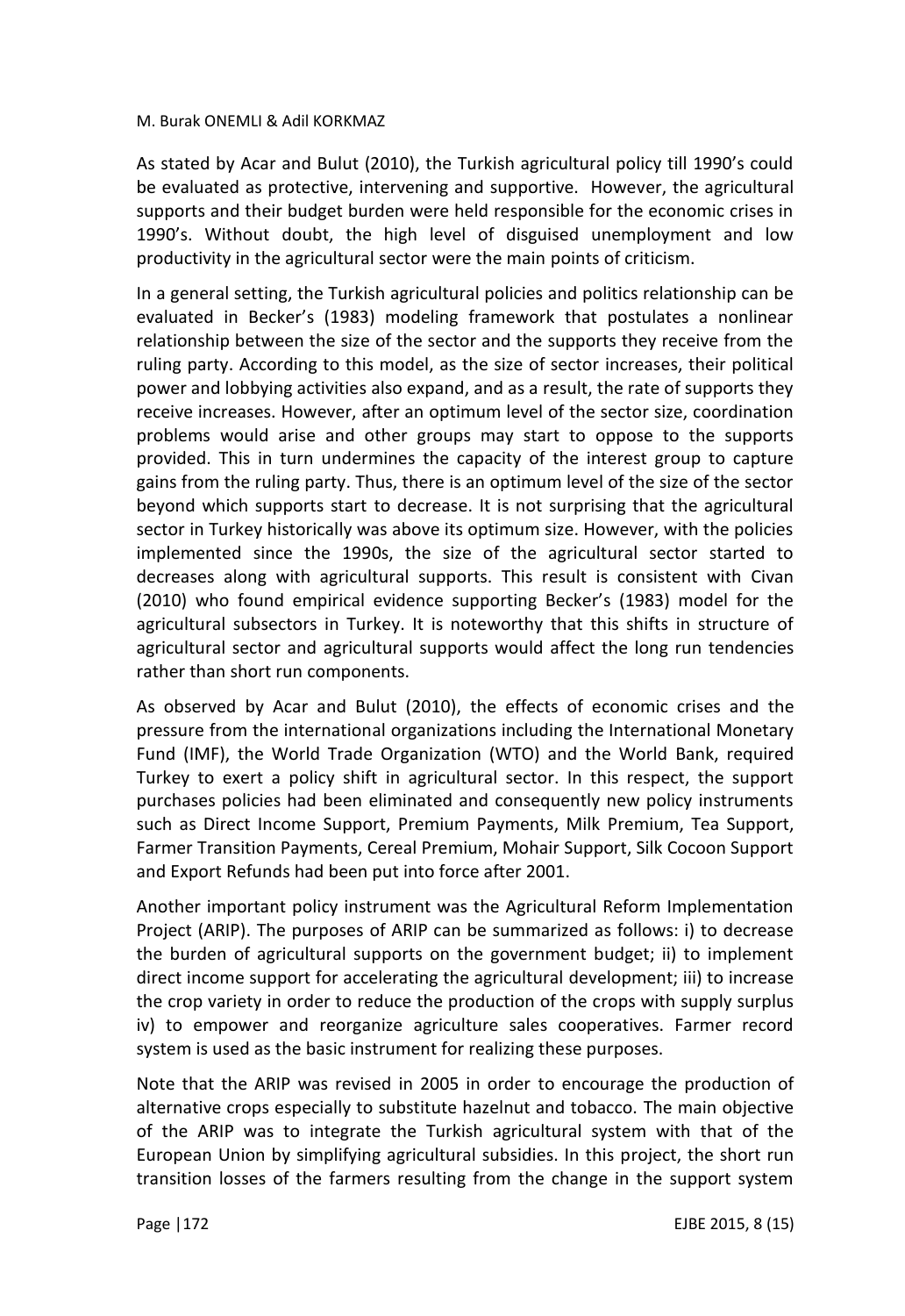#### Political Business Cycle on the Agricultural Supports in Turkey

were prevented by compensation policies financed by the World Bank. Furthermore, these projects also included structural policy arrangements including the uprooting of crops with supply surplus such as hazelnut and tobacco. Historically, supply surpluses in those products had been a direct consequence of high subsidy policies.

In this study, we are constrained with the time period of 1986-2011 due to data availability issues. We used the PSE as the main indicator to investigate possible PBC behavior on Turkish agricultural supports. Note that PSE is not the unique indicator to measure direct income supports. Indeed OECD (2004) produces several indicators of agricultural support including consumer support estimate (CSE) or total support estimate (TSE) along with PSE. However, in this study we used PSE since it is far more relevant for farmers' objectives compared to alternative indicators.

OECD (2000) defines the PSE as "an indicator of the annual monetary value of gross transfers from consumers and taxpayers to support agricultural producers, measured at farm gate level, arising from policy measures, regardless of their nature, objectives or impacts on farm production or income." According to the OECD, PSE measures the level of supports arising from agricultural policies relative to a situation without such policies i.e., when producers are subject only to general policies (including economic, social, environmental and tax policies) of the country. The PSE is a general concept implying that any costs associated with those policies and that are incurred by individual producers are not deducted. The PSE includes implicit and explicit transfers. Subsequently, the percentage PSE is defined as the ratio of PSE to the value of total gross farm receipts, which are measured by the value of total farm production (at farm gate prices) plus budgetary support. In short, PSE shows the annual monetary transfers arising from farmer support policy measures, based on criteria such as the quantity of a commodity produced, the amount of inputs used, the number of animals kept, the area farmed, or the revenue or income received by farmers.

### **3. Method and Model**

The dependent variable is the economic fluctuation in the PSE series. This is obtained by the Hodrick-Prescott (HP) filter based on the Ravn-Uhlig smoothing parameter. The underlying assumption for the HP filter is that an economic variable has two components: the trend and the cycle.

The trend is a long-run component of an economic variable while the cycle is a short-run component. If these components can be separated from each other, then the economic fluctuation on an economic variable can be identified as the cycle component. However, selection of the smoothing parameter  $(\lambda)$  is a subjective process.

Although many research studies take the smoothing parameter as 1600 for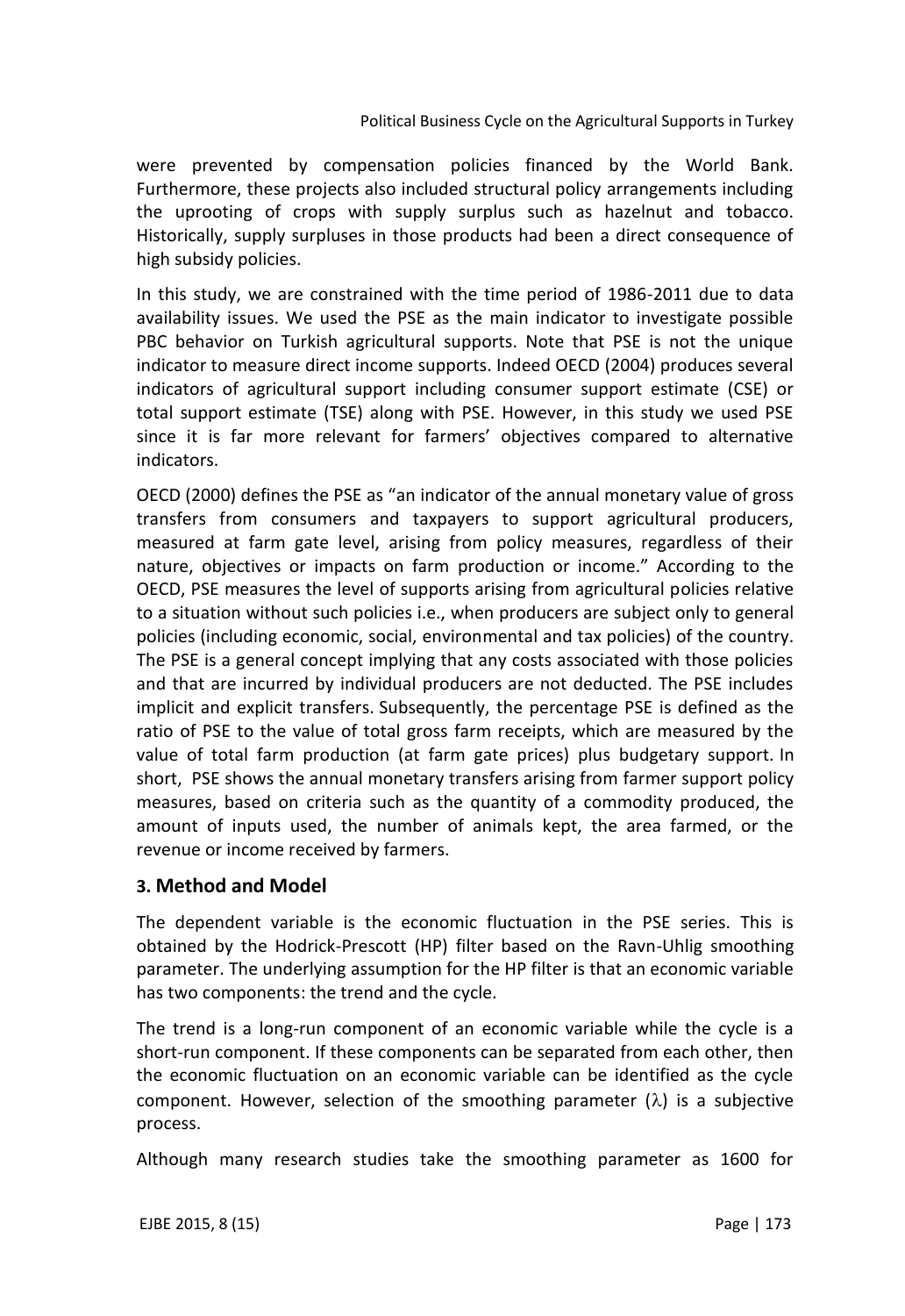quarterly data, there is no consensus on parameter selection while using annual and monthly data (Maravall-del Río, 2007). In the literature, many different levels of smoothing parameter are proposed for annual data. For example, Baxter and King (1999) use  $\lambda$ =10, Cooley and Ohanian (1991) take it as  $\lambda$ =400 whereas the EU Central Bank uses the value  $\lambda$ =100. According to Ravn-Uhlig (2002), the smoothing parameter must be  $\lambda$ =6.25 for annual data structure.

The use of many alternative values for the smoothing parameter implies that there is subjectivity in the measurement of economic fluctuation. The fluctuation produced by the HP filter is not beyond such subjectivity. The criticisms of Cogley and Nason (1995), Harvey and Jaeger (1993), and King and Rebelo (1993) support this claim. In spite of all these criticisms, the IMF and the OECD use fluctuations produced by the HP filter in their studies. This plays an important role in making the HP filter the most popular one amongst its alternatives.According to the HP filter,

$$
y_t = C_t + G_t \tag{1}
$$

where  $y_t$  is the economic variable,  $G_t$  is the trend component,  $C_t$  is the cycle component or the economic fluctuation on the economic variable. Some versions of this model can be found in the works of Hodrick and Prescott (1997), Schlicht (2004) and Guay and St. Amant (2005). $<sup>1</sup>$ </sup>

The trend and the cycle components come from different sources. As stated by Nordhaus et. al. (1989), the trend component ( $G_t$ ) reflects the long run developments while the economic fluctuation or cycle component  $(\mathcal{C}_t)$  represents the opportunistic and partisan-type PBC, the external or internal shocks, and the changes in competences.<sup>2</sup> The external shocks include hurricanes, droughts, foreign wars, and revolutions; the internal shocks include sudden changes in inflation or budget deficits.

In order to separate  $C_t$  and  $G_t$ components, we collect observations  $y_1, y_2, ..., y_T$  for the periods 1,2, ..., T. The trend component  $G_t$  is obtained by the HP filter. Specifically,  $G_t$  can be obtained from  $y_t$  by minimizing the following penalty function given in equation (2):

$$
\sum_{t=1}^{T} (y_t - G_t)^2 + \lambda \cdot \sum_{t=3}^{T} [(G_t - G_{t-1}) - (G_{t-1} - G_{t-2})]^2.
$$
 (2)

Then, the  $C_t$  component is obtained by subtracting  $G_t$  from  $y_t$  Figure 1 summarizes the political trend  $\,G_{t}$  and the political business cycle  $\mathcal{C}_{t}$  in the PSE for the given period.

 $\overline{a}$  $^{1}$ Caleiro (2009) names the trend component as growth.

<sup>&</sup>lt;sup>2</sup>According to Rogoff and Sibert (1988), competence refers to the property of governments, who perform their duties in accordance with the cost minimization principle.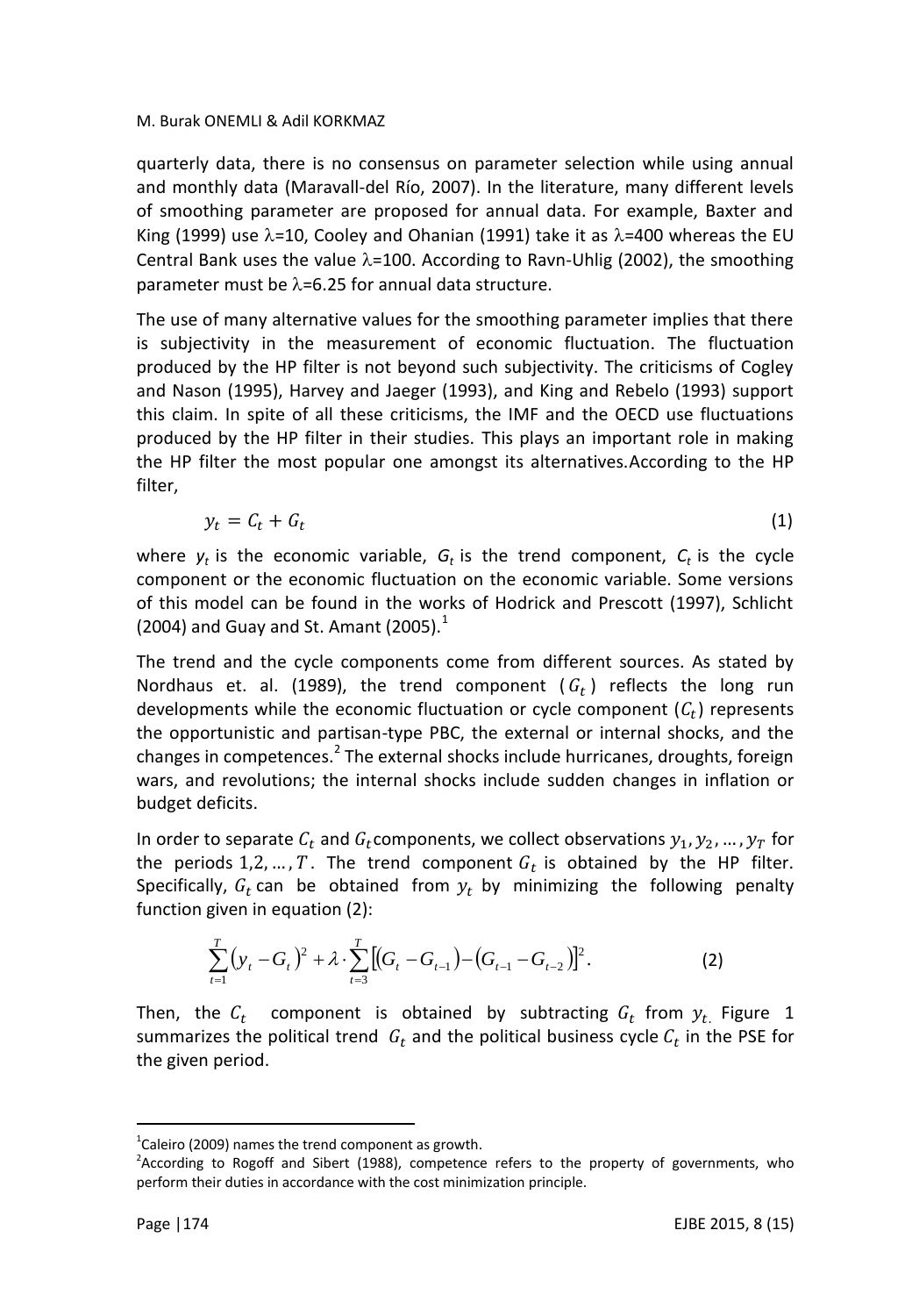

#### Political Business Cycle on the Agricultural Supports in Turkey

#### **Figure 1: Trend and PBC in the PSE in Terms of USD**

Finally, by using the cycle output of the HP filter as the dependent variable of our econometric specification; our model can be built as:

$$
\log C_t = \alpha + \delta \text{ Crisis} + \sum_{i=1}^{5} \beta_{ii} \text{OPP} \text{PARTY}_u + \sum_{i=1}^{5} \gamma_i \text{PAR} \text{PARTY}_u + \varepsilon, \tag{3}
$$

where  $\delta$ ,  $\beta_i$  and  $\gamma_i$  are estimated parameters for i=1,...,5, and  $\varepsilon_t$  denotes the white noise for time period.

Without question, the ARIP is one of the main policy instruments for agricultural supports in Turkey for the period 2001-2008. However, the ARIP has been designed as a long run policy instrument. The project should hence show its influence on the trend component not on the short run fluctuations of *C<sup>t</sup>* . Therefore, the ARIP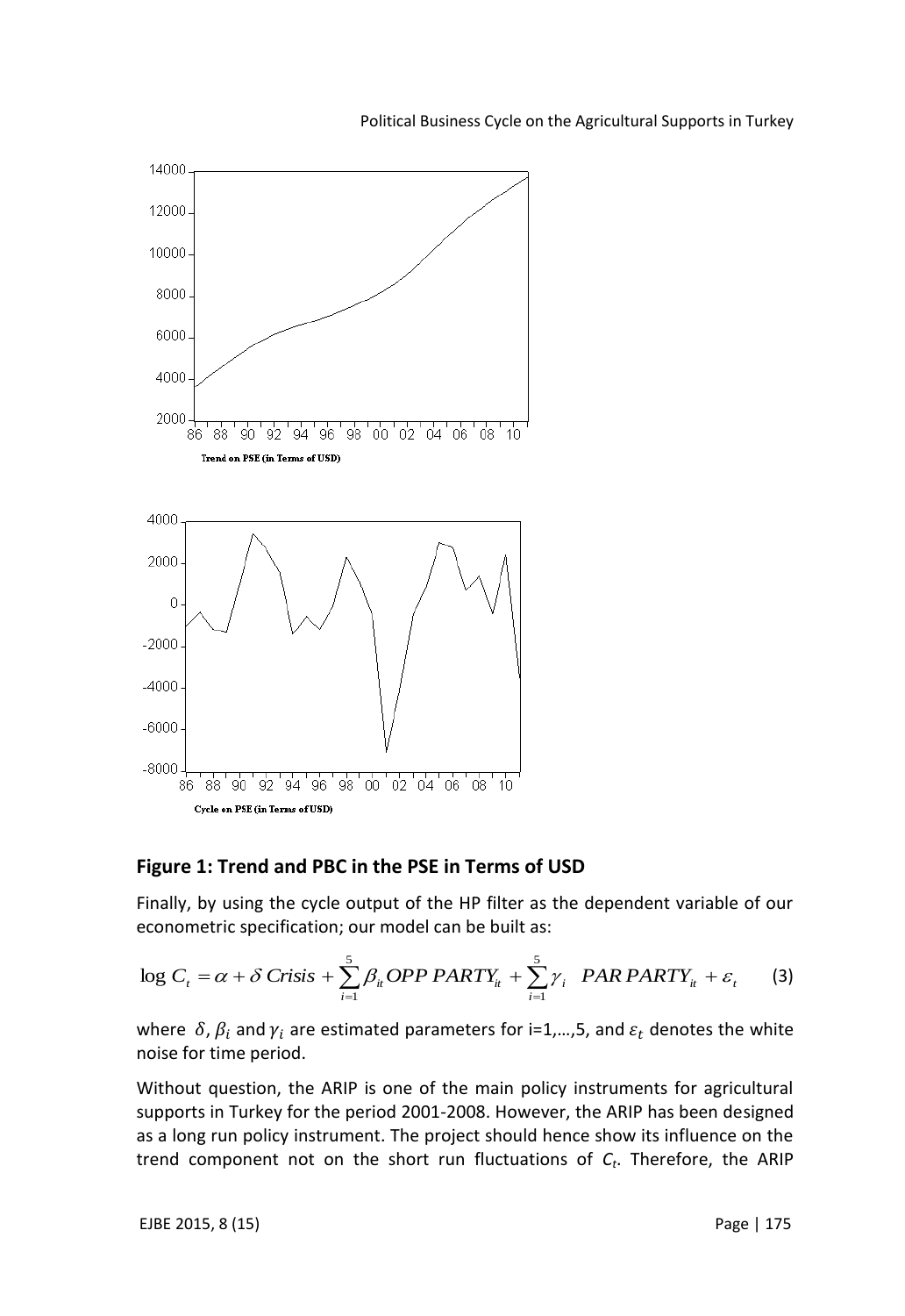variable is not included in the empirical model as the objective of the analysis which is to study the fluctuations on the PSE.

Turkish economy had experienced major economic breakdowns during the 1994 and 2001 crises. In addition, the economy had gone through contractions in 1999 and 2009. *Crises* is introduced as a dummy variable to control for the economic downturns in 1994, 1999, 2001 and 2009.This variable takes the value of 1 for the crises years and it is set equal to 0 for the remaining years. It is expected to have a negative coefficient.

It is common in the PBC literature to control for the opportunistic behavior with a dummy variable that takes on a value of 1 for the election year and 0 otherwise. This approach can be useful for countries whose political system depends mainly on a competition between two mainstream parties. However, it is not quite practical in the Turkish case due to the fragmented nature of the political system. Most of the general elections that have been held for the time period between 1986 and 2011 resulted in replacement of the incumbents as discussed above. Additionally, most of the incumbents could never seize the opportunity to be elected again. Therefore, an approach that introduces a dummy variable for the election years can be misleading in the Turkish case. Importantly, such an approach would not control opportunistic behavior of different political parties; indeed, it will provide information regarding whether the incumbent parties have created an opportunistic cycle on average or not. One solution for the given problem would be to create a different opportunistic behavior dummy for each incumbent party. In this respect, we have created five dummies, denoted by *OPP PARTY*, for five different incumbent parties. For the year in which a general election was held, the corresponding incumbent party's dummy variable takes the value of 1 and 0 otherwise. If the coefficient for any of *OPP PARTY* variables is positive and statistically significant, then we can conclude that the corresponding incumbent party tends to affect the elections by using budget expenditures.<sup>3</sup>

*PAR PARTY* represents a partisanship variable for a specific incumbent. The first partisan model considered herein is provided by Nordhaus (1975) and Hibbs (1977). In the work of Nordhaus (1975), voters are assumed to be homogenous. Later, Hibbs (1977) relaxes this assumption. Serletis and Afxentiou (1998:29) state that,

"*In more accepted partisan models, such as Hibbs (1977), if the politicians are ideological, then they represent the interests of different pressure groups and, when in office, follow policies that are favorable to their supporting groups."*

According to Hibbs (1977), the PBC exists because one party's loss is the other party's gain. Suppose that an ideological party's priority is achieving low inflation at

 $\overline{a}$ 

 $3$ The focus here is only the general elections since the local candidate may matter in the local elections.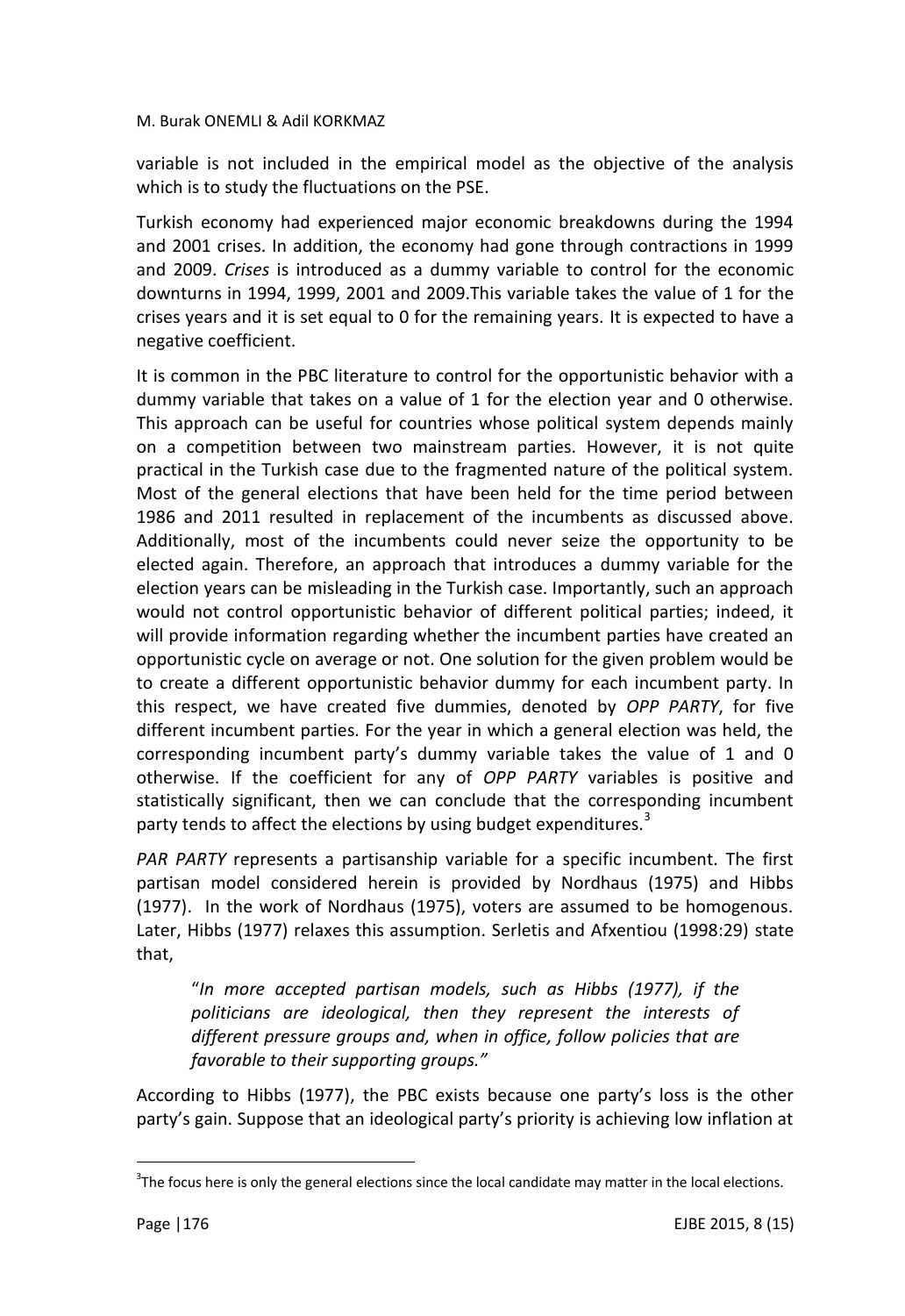the expense of high unemployment while the other's is vice versa. If "the enemy number one of the country" is inflation from the viewpoint of an ideological party, then it prefers to implement contractionary economic policies.<sup>4</sup> On the other hand, if "the enemy number one of the country" is unemployment for another ideological party, then that party prefers to conduct expansionary economic policies when it is incumbent. When the power shifts between such parties, this creates an ideological type (or a Hibbs type) PBC. According to Hibbs (1977), the elections are between the left and the right wing parties in general. However, other expressions are possible. For instance, the elections are between the Democrat Party and the Republican Party in the USA whereas they are between the socialist parties and conservative parties in European countries.

There are a few ways to represent partisanship in an econometric model. One possibility is to use a dummy variable that equals to 1 for wing X and 0 for the other. According to Alesina et al (1991), such an approach has little practical value in the European countries. A synonymous approach in the USA would be to define the Democratic Party as equal to 1 and the Republican Party as equal to 0. $5$ 

However, this approach can be problematic in the Turkish context for several reasons. First, the Turkish political party system shows a quite heterogeneous structure even within the parties from the right wing of the political spectrum. Although Motherland Party, True Path Party, Welfare Party and Justice and Development Party are all right-wing parties, both their party stance on various issues and party voter profiles are quite different from each other on various grounds.

Second, our dataset, and perhaps also voter preferences in Turkey, does not allow us to use left wing/right wing distinction in detecting partisanship behavior since this approach reduces sample variability a lot in the Turkish political life. As discussed above, a left wing party was the winner party only once in the last seven general elections covering the time span of our dataset. Additionally, Democratic Left Party's term in office was a coalition government with two right-wing parties; and therefore, it is not clear to what extent this party was successful in implementing its priority policies.

Most notably, many political scientist reject the left wing/right wing distinction in the Turkish political system. For example, Küçükömer (1994) departs from the typical left/right wing model by evaluating the Turkish political system through dividing the country along the Islamist/Occidentalist axis. In addition, Mardin (1975) analyzes the Turkish political system as central parties and peripheral parties' axis. Similarly, Secor (2001) argues that Turkish democracy is shaped according to the axis of clerical parties and secular parties in the1990's. Parallel to these views, we avoid using a dummy variable for right and left wings in the

 $\overline{\phantom{a}}$ 

<sup>&</sup>lt;sup>4</sup>See Lindbeck (1976:13) for policy priorities.

<sup>&</sup>lt;sup>5</sup>See Hibbs(1977) and Alesina and Sachs (1988).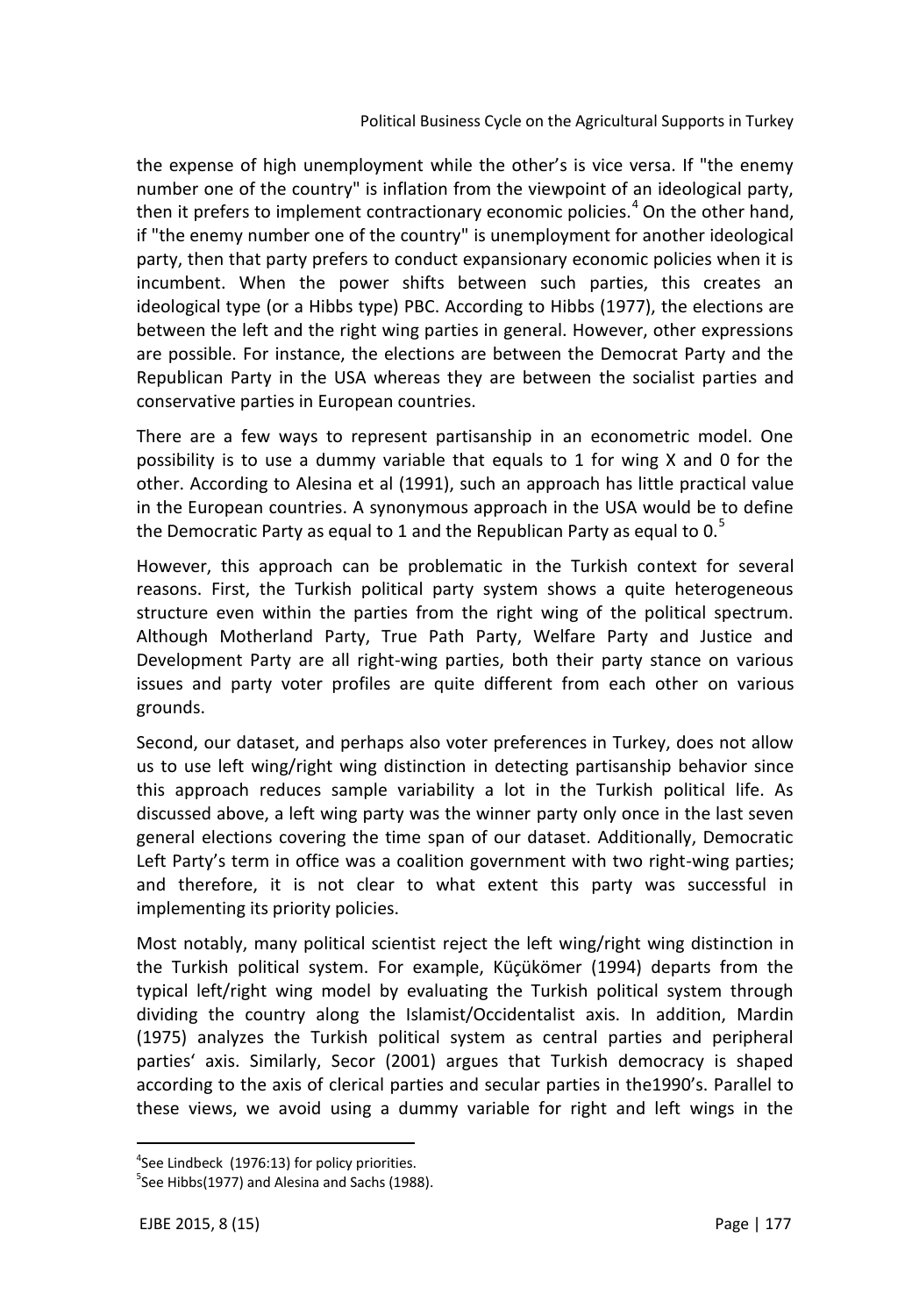representation of partisanship in this study. The figurative variable approach also provides similar qualitative results.<sup>6</sup>

Therefore, the partisanship variable of this study is measured as a prime minister's office-days ratio in a given year. Hence, this variable takes the values as 0/365, 1/365,…,365/365 depending on the numbers of days spent in office. This method of measurement is also considered under the coalition governments since the party of the prime minister is assumed to be responsible for the public welfare.<sup>7</sup> The following partisanship variables are defined for the 1986-2011 period: under the rule of Motherland Party (PAR ANAP), True Path Party (PAR DYP), Welfare Party (PAR RP), Democratic Left Party (PAR DSP) and Justice and Development Party (PAR AKP). These variables represent the percentage of days spent in office in a year by the Prime Ministers: Turgut Özal + Yıldırım Akbulut + Mesut Yılmaz, Süleyman Demirel + Tansu Çiller, Necmettin Erbakan, Bülent Ecevit, Abdullah Gül + Recep Tayyip Erdoğan, respectively.

# **4. Results and Discussions**

The main objective of this paper is to explain the political business cycles in the PSE in the case of Turkey. To accomplish this, the Equation (3) is estimated. The estimates of the specified model are reported in Table 1.

Following White (1980), a heteroscedasticity consistent matrix estimator of the covariance matrix is used to obtain unbiased standard errors. As shown in Table 1, DW denotes that there is no serial correlation.

Our model reveals that the economic crises have a negative effect on the PSE. This is not particularly surprising. During economic crises, the governments reduce the supports they provide to the agricultural sector.

Our estimates reveal that Turkish incumbent parties generally do not tend to produce opportunistic cycles. In other words, it seems to be the case that the most of the incumbent parties do not create opportunistic behavior, except for the Welfare Party (RP) which comes from an Islamist tradition. The first time in the history of Turkey, a political party from Islamist orientation won the election in 1995. The Welfare Party, which was the winner of election, also happened to be the most unwanted political party due to its Islamic roots in the country at the same time. As a result, this victory was not sufficient to form the government at first. The Party needed to wait until the collapse of fragile True Path Party (DYP) and Motherland Party (ANAP) coalition in 1996 to become a coalition partner with DYP. Therefore, it is not particularly surprising that RP's incentives and policies deviate from competing political parties of the time.

 $\overline{a}$ 

 $^6$ Figurative variable takes the values 1, 2, 3, 4, 5 for the extreme left, left, central, right, extreme right parties, respectively. See Karagol and Turhan (2008) and Kollias, Manolas and Paleologou (2004) for detailed discussion.

<sup>&</sup>lt;sup>7</sup>See Akarca and Tansel (2007).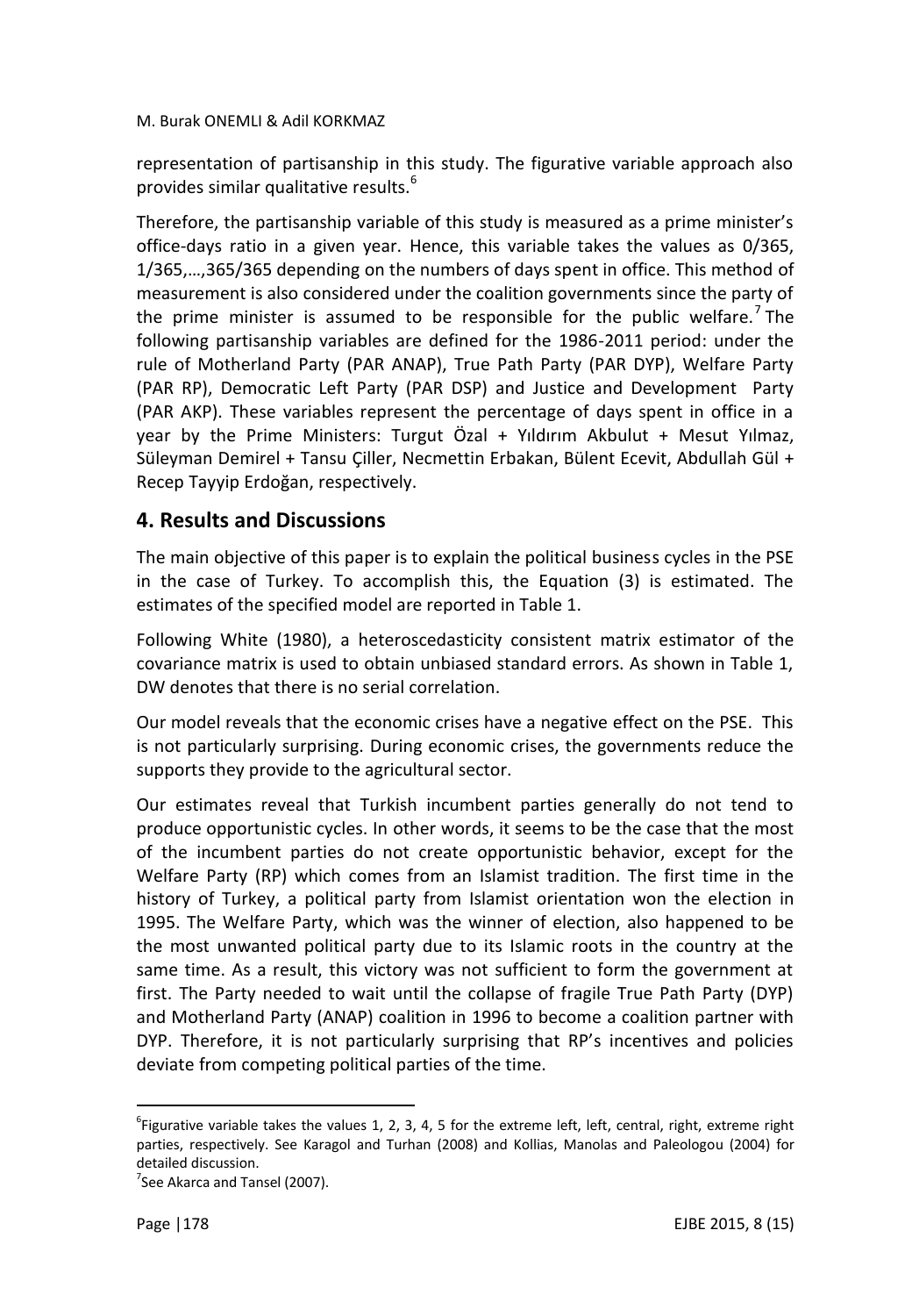## **Table 1. Estimates**

| Variable         | <b>Parameter Estimates</b> |
|------------------|----------------------------|
|                  | (standard errors)          |
| Constant         | $-0.157$                   |
|                  | (0.099)                    |
| Crises           | $-0.648***$                |
|                  | (0.179)                    |
| <b>OPP ANAP</b>  | 0.190                      |
|                  | (0.151)                    |
| <b>OPP DYP</b>   | $-0.233$                   |
|                  | (0.235)                    |
| <b>OPP REFAH</b> | $1.256***$                 |
|                  | (0.311)                    |
| <b>OPP DSP</b>   | $-0.168$                   |
|                  | (0.230)                    |
| <b>OPP AKP</b>   | $-0.219$                   |
|                  | (0.147)                    |
| <b>PAR ANAP</b>  | $0.327***$                 |
|                  | (0.133)                    |
| <b>PAR DYP</b>   | $0.335**$                  |
|                  | (0.147)                    |
| <b>PAR RP</b>    | $-0.124$                   |
|                  | (0.298)                    |
| <b>PAR DSP</b>   | $-0.114$                   |
|                  | (0.177)                    |
| <b>PAR AKP</b>   | $0.300**$                  |
|                  | (0.121)                    |
| R-Squared        | 0.82                       |
| Akaike           | $-0.25$                    |
| Schwarz          | 0.33                       |
| <b>DW</b>        | 2.11                       |

*Dependent Variable: the economic fluctuation of the PSE in thousands of USD*

*Notes: The numbers within the parenthesis are standard errors.\*,\*\*,\*\*\* indicate significance levels at 1%,5% and 10%, respectively.*

This finding is surprising as one would expect to see more intensive opportunistic behavior on the side of political parties. However, one interpretation would be that people may realize the opportunistic behavior of political parties and may punish them for their populist behavior. With this in mind, political parties may not be following opportunistic behavior.

At this point, one may argue that the period under consideration coincides with a general characteristic of the Turkish economy. For most part of the period, Turkey signed IMF standby agreements and implemented contractionary fiscal policy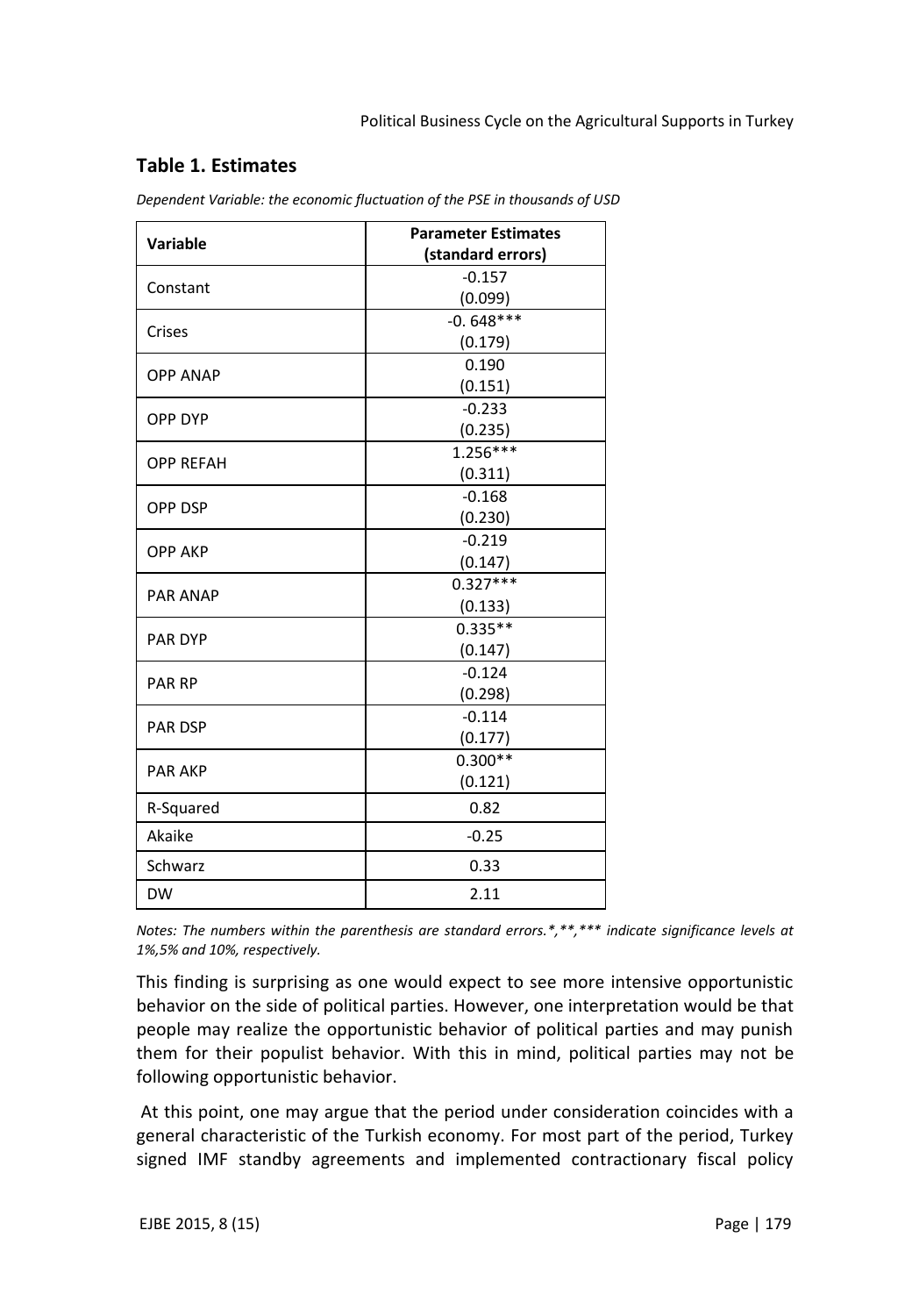measures as a contingent for IMF supports. For the last decade, under the ruling of AKP, Turkey continued following a strict fiscal policy approach similar to the IMF period. Hence, the incumbent parties did not have the conditions to follow a politically opportunistic behavior. This may seem a plausible claim at first; however, we need to state that this strict fiscal policy would affect the trend component, not the cycle component by making such an argument invalid.

Table 1 shows that the estimates for the parameters of partisanship variables are all significant except for the Welfare Party (RP) and Democratic Left Party (DSP). Based on our estimates, ANAP, DYP and AKP seem to have created positive PBC on the agricultural supports while RP created a negative PBC. One possible explanation for the positive and significant coefficient on the partisanship variables for Motherland Party and True Path Party is that the political competition those parties engaged to become the largest party in the right wing of the political spectrum. However, the incentives of those parties to create positive PBC are quite different than each other due to the nature of the political game taking place between them.

The reason behind the intense political competition can be explained through the image of the True Path Party that was known as the farmer's party in small towns. Karpat (2009) states that the roots of this image goes back to 1950 election in which the Democrat Party was the winner. Süleyman Demirel is known as the possessor of this political heritage, therefore the True Path Party is accepted as the farmer's party. Therefore, it is natural for the True Path Party to create positive PBC in favor of the agricultural sector.

Additionally, the True Path Party's image advantage is perhaps one of the reasons why also the Motherland Party needs to create positive PBC. This is quite interesting because the Motherland Party was founded around the ideas that are based on the concepts of profitability, productivity and rejection of populist policies. However, the Motherland Party developed tendencies toward populist policies with the elimination of the political prohibition on Süleyman Demirel.<sup>8</sup> This implies that the Motherland Party needed to attempt being a farmer's party in the competition against the True Path Party. This result can be evaluated as the empirical evidence in favor of the observations made by Sarıbay (2001).

Our results show that the Welfare Party (RP) and Democratic Left Party (DSP) did not create any PBC on the agricultural supports. This is not particularly surprising when one considers the "Stability Program" in 1997 being declared by Welfare Party and the structural reforms on the economy under DSP ruling. Following the measures introduced by the "Stability Program" and structural economic reforms, we can conclude that those two parties implemented contractionary policies that are not favoring the agricultural sector. This policy choice was also due to the reaction of people against the high subsidies to the agricultural sector provided in the previous periods.

 $\overline{a}$ 

 ${}^{8}$ This prohibition was due to the September, 12 Military Regime.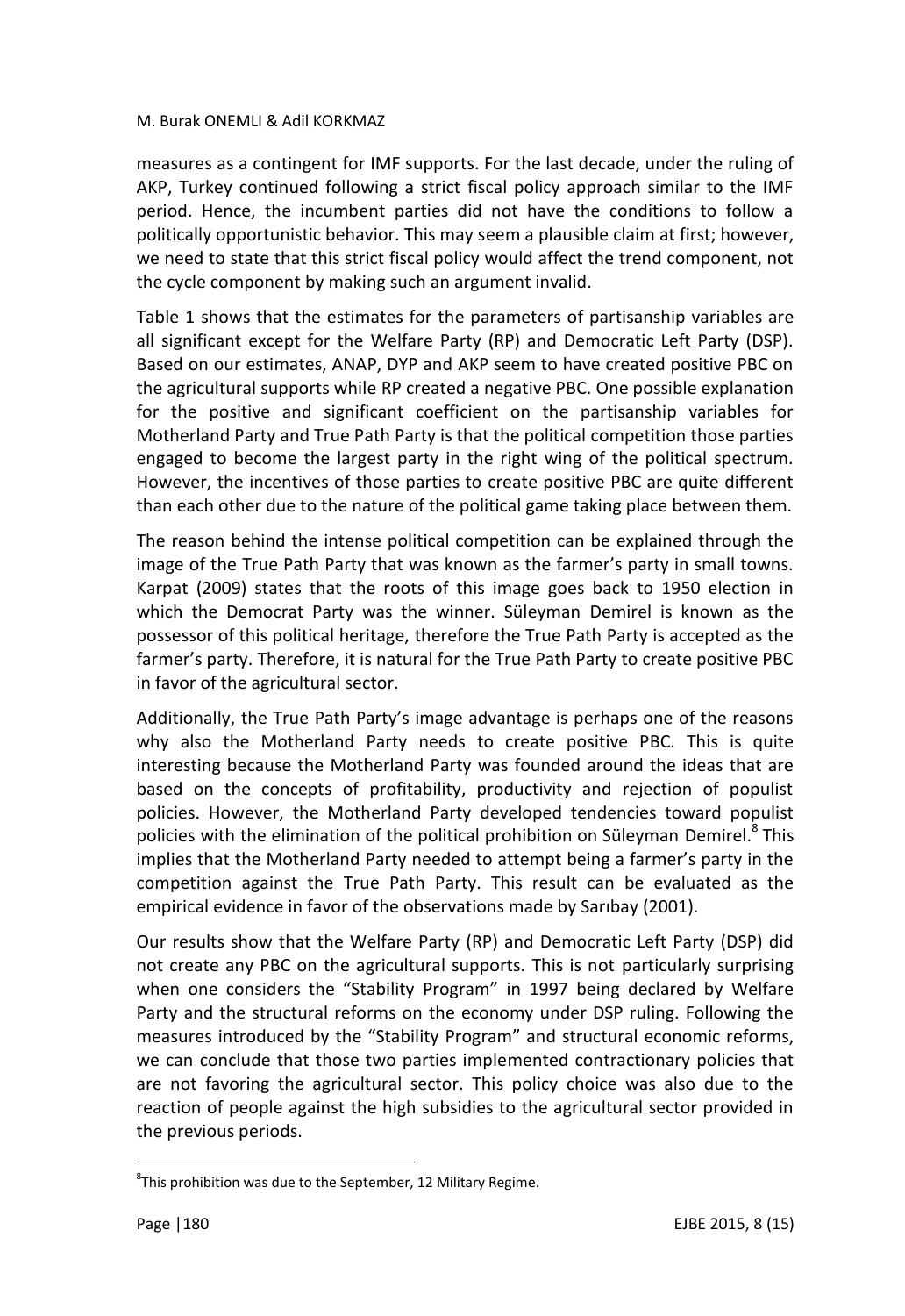A positive PBC sign is observed during the AKP ruling in the last decade. AKP period is characterized with stable macroeconomic conditions and a declining share of agricultural sector in total employment. It is fair to say that during most of its ruling time, AKP didn't face the fiscal constraints similar to the ones faced by the previous ruling parties. It is noteworthy that the AKP has been quite successful expanding its voter base during its period. The AKP has accomplished to attract former centerright voters along with Islamist and nationalist voters. This consensus has given the AKP to the most powerful position in the late Turkish political life compared to its preceding ruling parties. This powerful position could have provided AKP with the opportunity to provide supports to the desired sectors such as construction and agriculture.

# **5. Conclusion**

The primary objective of this paper is to examine the political business cycle (PBC) on the agricultural supports in Turkey for the period 1986-2011. The PBC here is taken as both opportunistic and partisanship behavior of incumbent parties. With this objective, first the series for the producer support estimates are filtered by the Hodrick-Prescott filter, and then an econometric model is employed to estimate the effects of a set of explanatory variables including the economic crisis, the opportunistic and the partisan characteristics of the incumbent parties. Our findings show that with the exception of the Welfare Party, the incumbent parties have not created opportunistic type PBC in the time span of our dataset. Although this result may seem surprising at first glance, it seems to reflect the reaction of other groups to the supports provided to specific interest groups and strict fiscal policy constraints faced during last three decades. In addition, among the incumbent parties, Motherland Party (ANAP), True Path Party (DYP) and Justice and Development Party (AKP) created positive political business cycles on the agricultural supports in Turkey.

## **References**

Acar M. & Bulut, E., (2010), "AB Ortak Tarım Politikası Reformları Işığında Türkiye'de Tarımsal Destekleme Politikaları: Eleştirel Bir Yaklaşım", *Çankırı Karatekin Üniversitesi Sosyal Bilimler Enstitüsü Dergisi*, 1(1), 1-23.

Akarca, A. T. & Tansel, A., (2007), "Social and Economic Determinants of Turkish Voter Choice in the 1995 Parliamentary Election", Institute for the Study of Labor (IZA) Discussion Papers 2881.

Alesina, A., Cohen, G. D., & Roubini, N., (1991), "Macroeconomic Policy and Elections in OECD Democracies". NBER Working Paper.

Alesina, A. & Roubini, N., (1992),"Political Cycles in OECD Economies", *The Review of Economic Studies*, 59(4), 663-688. http://dx.doi.org/10.2307/2297992

Alesina, A. & Sachs, J., (1988), "Political Parties and the Business Cycle in the United States 1948-1984", *Journal of Money, Credit, and Banking*, 20(1), 63-82. http://dx.doi.org/10.2307/1992667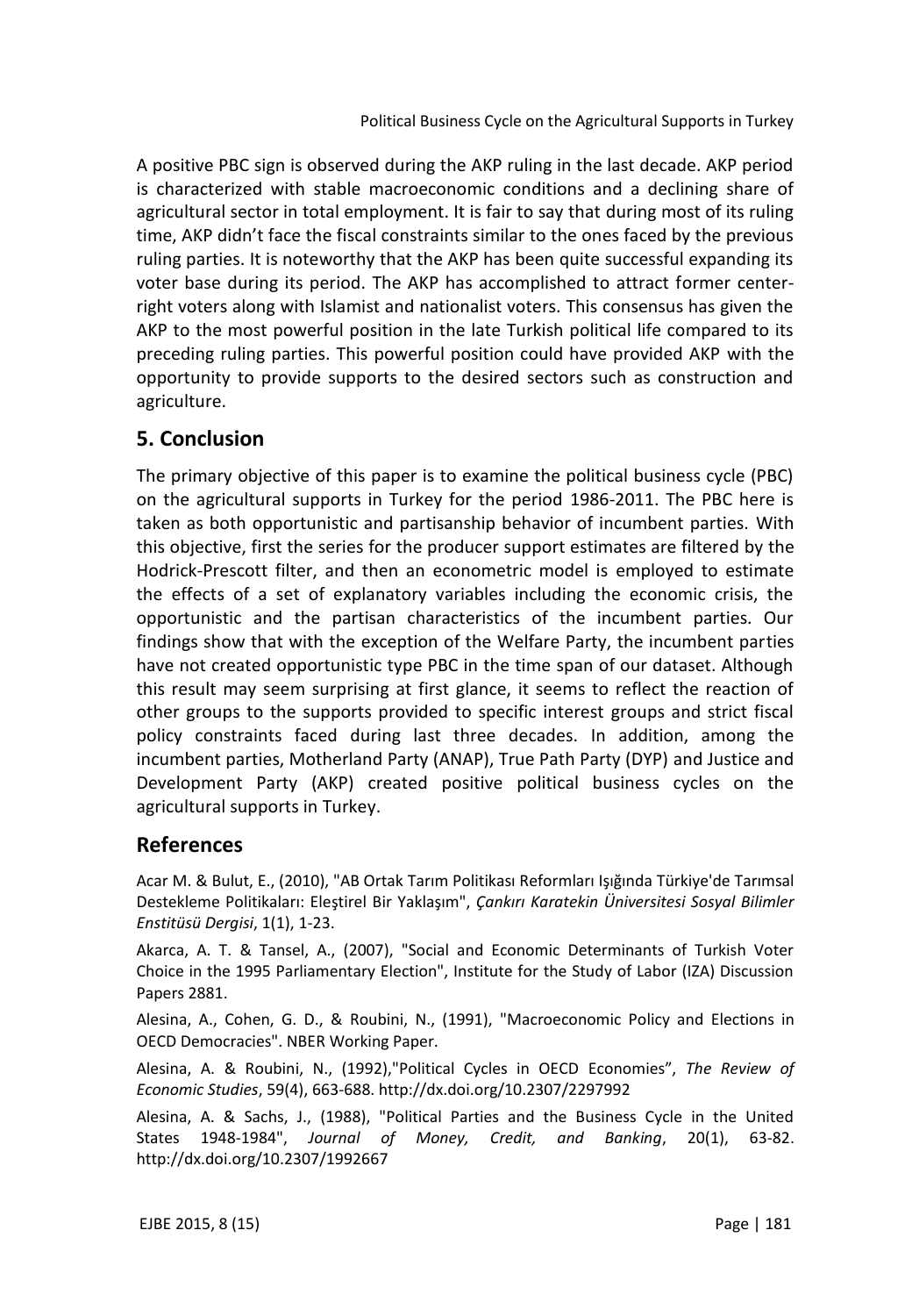Andrikopoulos, A, Loizides, I. & K. Prodromidis, (2001), "Fiscal Policy and Political Business Cycles in the EU", *European Journal of Political Economy*, 20, 125–152. http://dx.doi.org/10.1016/j.ejpoleco.2003.02.001

Baxter M. & King, R.G., (1999), "Measuring Business Cycles: Approximate Band-Pass Filters for Economic Time Series", *Review of Economics and Statistics*, 81, 575-593. http://dx.doi.org/10.1162/003465399558454

Becker, G., (1983), A Theory of Competition Among Pressure Groups for Political Influence", *The Quarterly Journal of Economics*, 98(3), 371-400. http://dx.doi.org/10.2307/1886017

Block, S. A., (2002), "Political Business Cycles, Democratization, and Economic Reform: The Case of Africa", *Journal of Development Economics*, 67, 205-228. http://dx.doi.org/10.1016/S0304-3878(01)00184-5

Brander A., & Drazen A., (2005), "How do Budget Deficits and Economic Growth Affect Reelection Prospects? Evidence from a Large Cross-Section of Countries", NBER Working Paper Series, Working Paper 11862.

Brander A., & Drazen A., (2005), "How do Budget Deficits and Economic Growth Affect Reelection Prospects? Evidence from a Large Cross-Section of Countries", *American Economic Review*, 98(5), 2203-2220. http://dx.doi.org/10.1257/aer.98.5.2203

Carkoglu A., (1995), "The Interdependence of Politics and Economics in Turkey: Some Findings at the Aggregate Level of Analysis," *Boğaziçi Journal Review of Social, Economic and Administrative Studies*, 9 (2), 85-108.

Caleiro, A., (2009), "How Upside Down are Political Business Cycles When There is Output Persistence", *Research in Economics*, 63: 22-26. http://dx.doi.org/10.1016/j.rie.2008.12.001

Chowdhury, A. R. (1993), "Political Surfing over Economic Waves: Parliamentary Election Timing in India", *American Journal of Political Science*, 37(4), 1100-1118. http://dx.doi.org/10.2307/2111545

Civan, A., (2010), "Türkiye'de Tarımsal Destek Politikaları", *Dokuz Eylül Üniversitesi İktisadi ve İdari Bilimler Fakültesi Dergisi,* Sayı 25(1), s. 127-146.

Cogley, T. & Nason, J. M. (1995), "Effects of the Hodrick-Prescott Filter on Trend and Difference Stationary Time Series: Implications for Business Cycle Research", *Journal of Economic Dynamics and Control*, 19, 253-278. http://dx.doi.org/10.1016/0165- 1889(93)00781-X

Cooley, T. F. & Ohanian, L. E., (1991), "The Cyclical Behavior of Prices", *Journal of Monetary Economics*, Vol. 28, pp. 25-60. http://dx.doi.org/10.1016/0304-3932(91)90024-I

Ergun, M. (2001), "Electoral Political-Business Cycles in Emerging Markets: Evidence in Turkey", *Russian and East European Finance and Trade*, 36(6), 6-32.

Farebrother R.W., (1980), "The Durbin-Watson Test for Serial Correlation when there is no Intercept in the Regression", *Econometrica*, Vol. 48, No.6, p.p. 1553-1563. http://dx.doi.org/10.2307/1912825

Frey, B. S. & Schneider, F., (1978a), "An Empirical Study of Politico-Economic Interaction in the United States", *The Review of Economics and Statistics*, 60(2), 174-183. http://dx.doi.org/10.2307/1924970

Frey, B. S. & Schneider, F., (1978b), "A Politico-Economic Model of the United Kingdom", *The Economic Journal*, 88, 243-253. http://dx.doi.org/10.2307/2232128

Golden, D. G. & Poterba, J., (1980), "The Price of Popularity: The Political Business Cycle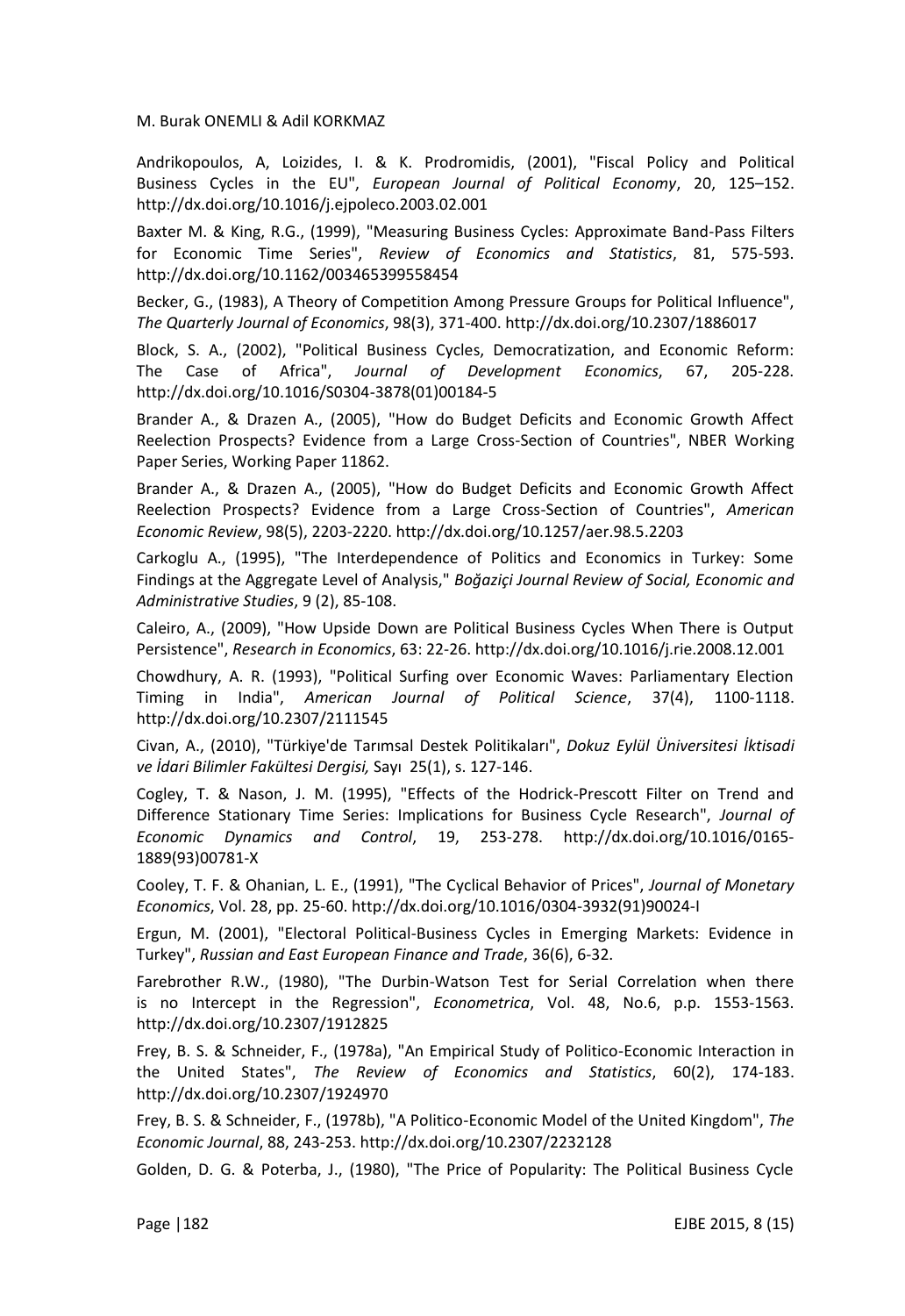Reexamined", *American Journal of Political Science*, 24(4), 696-714. http://dx.doi.org/10.2307/2110954

Guay, A. & St Amant, P., (2005), "Do the Hodrick-Prescott and Baxter-King Filters Provide a Good Approximation of Business Cycles?", *Annales D'Economie et de Statisque* , 77, 133-155.

Gurkan A.A. & Kasnakoglu H. (1991), "The Political Economics of Agricultural Price Support in Turkey: An Empirical Assessment", *Public Choice*, 70, 277-298. http://dx.doi.org/10.1007/BF00156236

Harvey, A. C. & Jaeger, A., (1993), "Detrending, Stylized Facts and the Business Cycle", *Journal of Applied Econometrics*, 8: 309-327. http://dx.doi.org/10.1002/jae.3950080302

Hibbs, D., (1977), "Political Parties and Macroeconomic Policy", American Political Science Review, 71, 1467-1487. http://dx.doi.org/10.2307/1961490

Hodrick, R. J. & Prescott, E. C., (1997), "Postwar U. S. Business Cycles: An Empirical Investigation", *Journal of Money, Credit and Banking*, 1(1), 1-16. http://dx.doi.org/10.2307/2953682

Ito, T., (1990), "The Timing of Elections and Political Business Cycles in Japan", *Journal of Asian Economics*, 1(1), 135-156. http://dx.doi.org/10.1016/1049-0078(90)90011-O

Karagol, E. T. & Turhan, A., (2008), "External Debt, Defense Expenditures and Political Business Cycle in Turkey", *Defense and Peace Economics*, 19(3), 217-224. http://dx.doi.org/10.1080/10242690801972170

Karakaş M., (2013), "Political Business Cycles in Turkey: A Fiscal Approach", *Journal of Management and Economics*, 20(1), 245-262.

Karluk, R. S., (2007), Cumhuriyet'in İlanından Günümüze Türkiye Ekonomisinde Yapısal Dönüşüm. İstanbul: Beta Yayınları.

Karpat, K. H., (2009), Osmanlıdan Günümüze Kimlikve İdeoloji. İstanbul: TimaşYayınları.

King, R. G. & Rebelo, S. T., (1993), "Low Frequency Filtering and Real Business Cycles", *Journal of Economic Dynamics and Control*, 17, 207-233. http://dx.doi.org/10.1016/S0165- 1889(06)80010-2

Kollias, C. & Manolas, G.-Paleologou, S. M., (2004), "Military Expenditure and Government Debt in Greece: Some Preliminary Empirical Findings", *Defense and Peace Economics*, 15(2), 189-197. http://dx.doi.org/10.1080/1024269032000110559

Kucukomer, İ., (1994), Batılılaşma: Düzenin Yabancılaşması. İstanbul: Bağlam Yayınları.

Lindbeck, A., (1976), "Stabilization Policy in Open Economies with Endogenous Politicians", *The American Economic Review*, 66(2), 1-19.

Maravall, A & del Río, A., (2007), "Temporal Aggregation, Systematic Sampling, and the Hodrick–Prescott Filter", *Computational Statistics and Data Analysis*, 52(2), 975-998. http://dx.doi.org/10.1016/j.csda.2007.08.001

Mardin, S., (1975), "Center-Periphery Relations: A Key to the Turkish Politics?" in E. D. Akarli and Gabriel Ben-Dor (eds.), Political Participation in Turkey: Historical Background and Present Problems, Istanbul: Bogazici University Press: 7-32.

McCallum, B., (1978), "The Political Business Cycle: An Empirical Test", *Southern Economic Journal*, 44, 504-515. http://dx.doi.org/10.2307/1057206

Nordhaus, W. D., (1975), "The Political Business Cycle", *Review of Economic Studies*, 42, 169- 190. http://dx.doi.org/10.2307/2296528